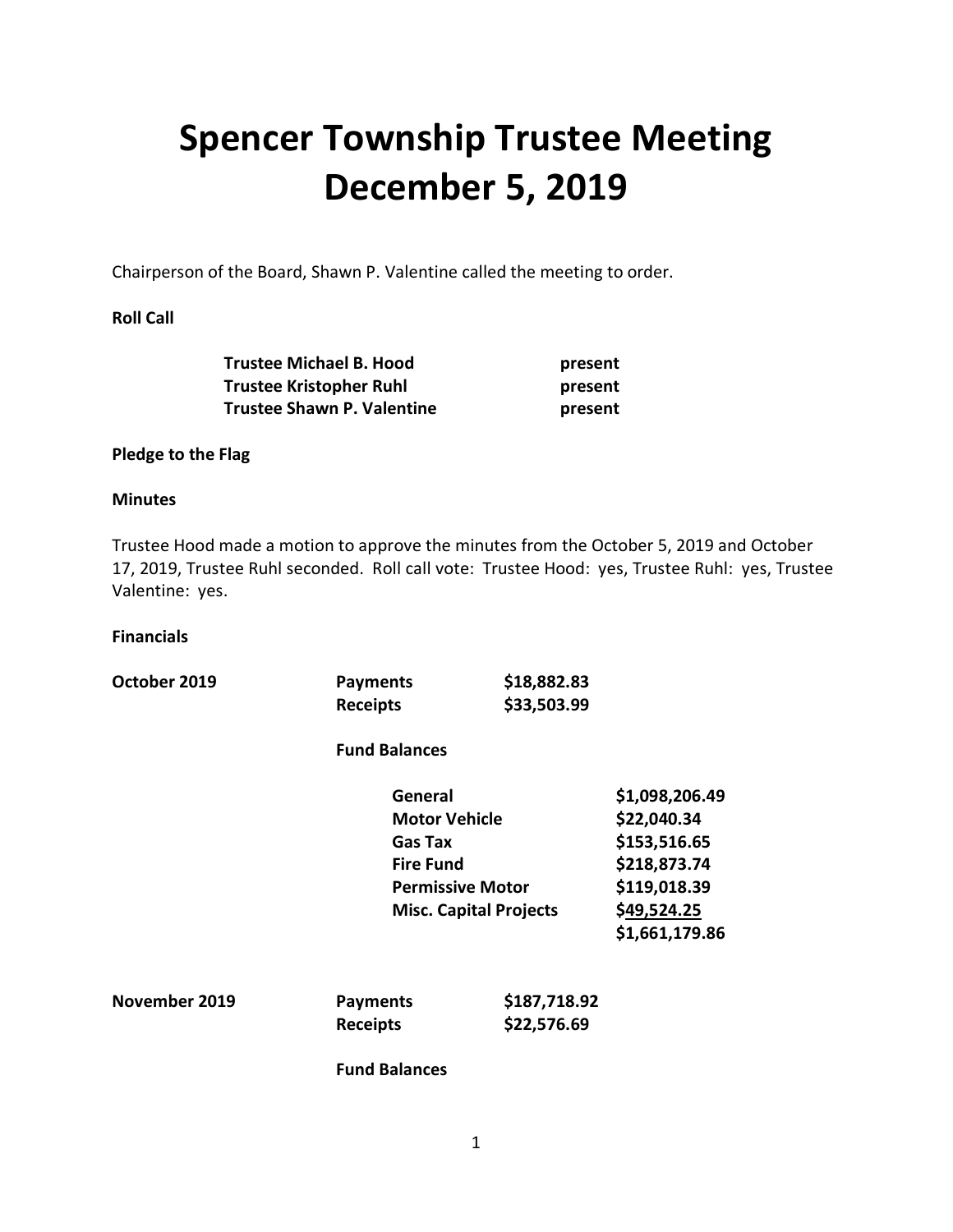| General                 | \$1,069,460.35 |
|-------------------------|----------------|
| <b>Motor Vehicle</b>    | \$22,414.12    |
| Gas Tax                 | \$160,419.38   |
| <b>Fire Fund</b>        | \$79,460.26    |
| <b>Permissive Motor</b> | \$120,381.36   |
| <b>Misc. Capital</b>    | \$49,524.25    |
|                         | \$1,501,659.72 |

Trustee Hood made a motion to accept the financials, Trustee Ruhl seconded. Roll call vote: Trustee Hood: yes, Trustee Ruhl: yes, Trustee Valentine: yes.

## **Pay the Bills**

Trustee Hood made a motion to pay the bills for the month, Trustee Ruhl seconded. Roll call vote: Trustee Hood: yes, Trustee Ruhl: yes, Trustee Valentine: yes.

#### **Zoning**

The zoning report will be attached to the permanent minutes.

Jacob Barnes, zoning consultant, gave the report. There was remediation in a court case. He mentioned on November 14, 2019 he spoke as part of a zoning panel discussion. They discussed how to enforce zoning violations.

8 South Crissey the court rendered a judgment on the property for a zoning violation. The amount was over \$100,000.

Zoning changes (text amendments) were submitted for review.

Trustee Hood made a motion to hold the meeting for the zoning resolution text amendment meeting on December 19, 2019 for Z30-C126, Trustee Ruhl seconded. Roll call vote: Trustee Hood: yes, Trustee Ruhl: yes, Trustee Valentine: yes.

## **Port Authority**

Thomas Winston, Port Authority, gave a report on the revolving loan fund. He spoke on the partnership between the Township and the Port Authority and the West Winds Industrial Park. The purpose is to drive economic growth he explained. The partnership started in 2018, \$1.5 million dollars was invested into West Winds. Over \$40,000 in has been earned thus far from the \$1.5 million. Those earnings were reinvested into the fund.

So far one loan with Brookwood Landscaping has been awarded.

There are discussions with other businesses for possible loan prospects currently he explained.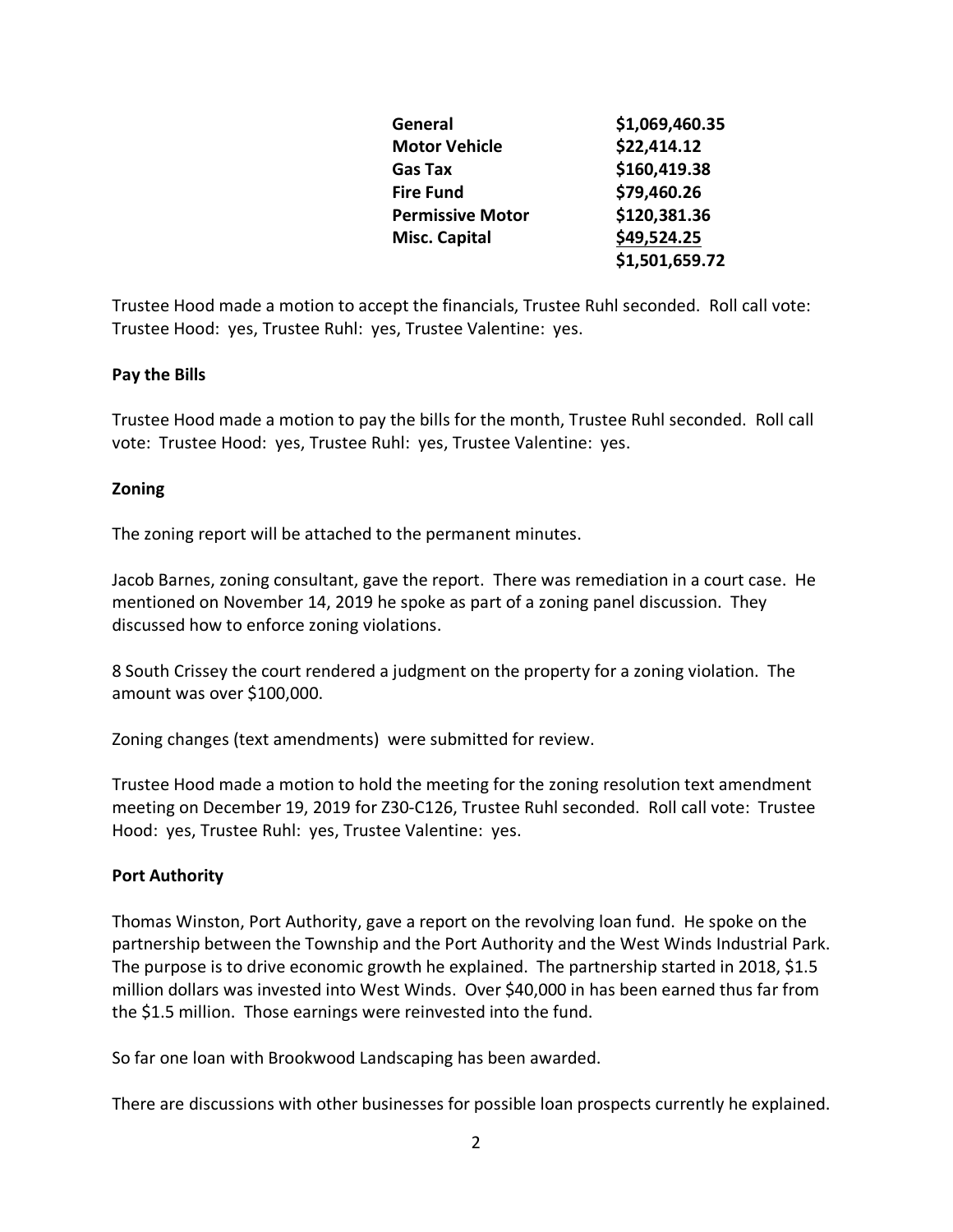Trustee Valentine asked the Board if they were interested in investing additional funds into the fund. There was discussion on the additional investment and Trustee Valentine congratulated Mr. Winston on his promotion as head of the Toledo Lucas County Port Authority. Trustee Valentine spoke on the loan fund over time possibly acting as an endowment fund…we could pull off the interest to use for operational purposes if managed properly.

## **BZA**

No meeting

## **Road**

Tim Bowes, maintenance employee, gave a report on the new truck the Township is in discussions to purchase. Including the upfit, the cost of the truck would be around \$87,000. This 1 truck would replace 2 current trucks the Township owns.

Trustee Ruhl made the motion to purchase the F Ford for \$87,000

Leaf collection is progressing, there is another pick up on December 16, 2019.

A boom lift needs to be leased to clean the gutters on the Town Hall and maintenance building.

The fire truck is still in the maintenance barn. Mr. Bowes asked if the amount of the fire truck should be reduced on Gov deals. The Board decided to reduce the amount. There will be no minimum bid set.

## **Fire**

Fire report was sent by Chief Cousino:

October had 1 fire call and 8 ems calls November had 2 fire calls and 25 ems calls

# **JEDZ**

No meeting

# **Correspondence**

Buckeye Broadband announced there will be rate increases beginning January 1, 2020.

Public viewing was held on Drennen ditch improvements on December 2, 2019. A public hearing is scheduled for January 14, 2020 at 2:00pm.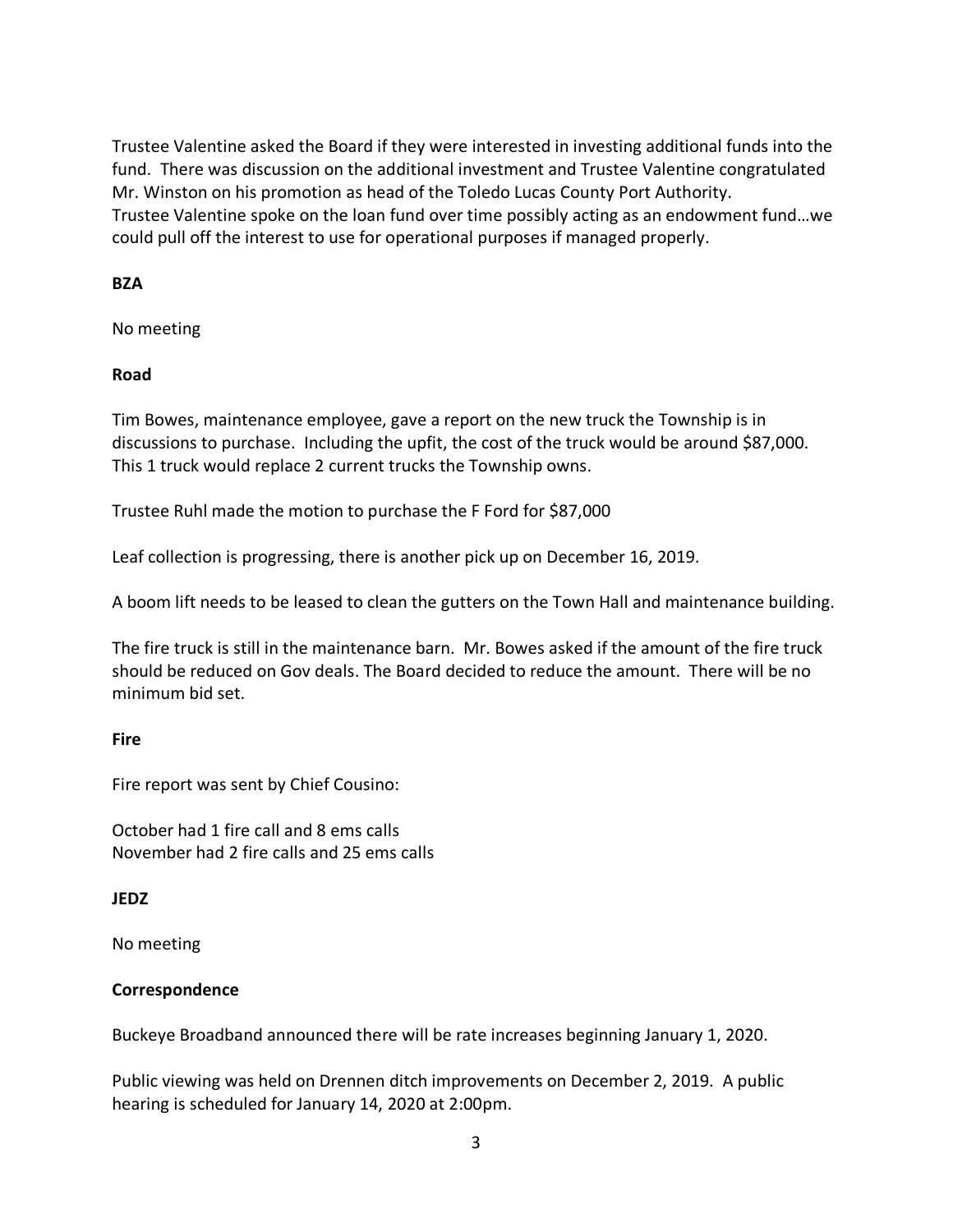Lucas County Semi-Public sewage Treatment Facilities announced their 2020 fees. Type E nonmechanical is \$100 and Type FE non-mechanical -Gov and school is \$50.

Senator Gavarone is supposed to attend the January 2, 2020 Board meeting.

The road work for Raab Road Bridge #264 is complete. A disbursement form was signed by Trustee Valentine in mid-November.

The official certificate of estimated resources was signed by the Lucas County Auditor's Office. The certificate is available for review at the request of the Fiscal Officer's office.

The Lucas Soil and Water Conservation District is requesting a contribution of \$3000 to continue to receive state matching funds. The Board discussed making a donation. Trustee Ruhl made a motion to donate the \$3000, Trustee Hood seconded. Roll call vote: Trustee Hood: yes, Trustee Ruhl: yes, Trustee Valentine: yes.

The Township renewed its membership with TMACOG.

The Nature Conservancy donated \$5000 to go towards road, fire and ems services. A thank you letter will be sent.

The Lucas County Health Department conducted an inspection of the Township Hall and the maintenance barn. They recommended installing Distribution box and grade on hall system (concerning the leach field).

The Lucas County Township Association forwarded the final 911 consolidation plan. There will be a LCTA meeting on December 11, 2019 at the Monclova Township Hall if there are any questions.

Trustee Hood asked about the Drennen ditch project. He asked who partnered: The County, the Township and a grant. The residents will not be assessed a cost at this time. Trustee Valentine explained storm water allocation funds are being used.

## **Old Business**

Highway easement resolution and agreement discussed in October 2019 for Meilke Road was signed. Trustee Hood made the motion to accept, Trustee Ruhl seconded. Roll call vote: Trustee Hood: yes, Trustee Ruhl: yes, Trustee Valentine: yes. The easement will be signed and notarized

9811 Oak Place Court demolition will take place by Klumm Brothers for \$8200. In the future Spencer township will work with the Lucas County Land Bank. Trustee Ruhl made a motion to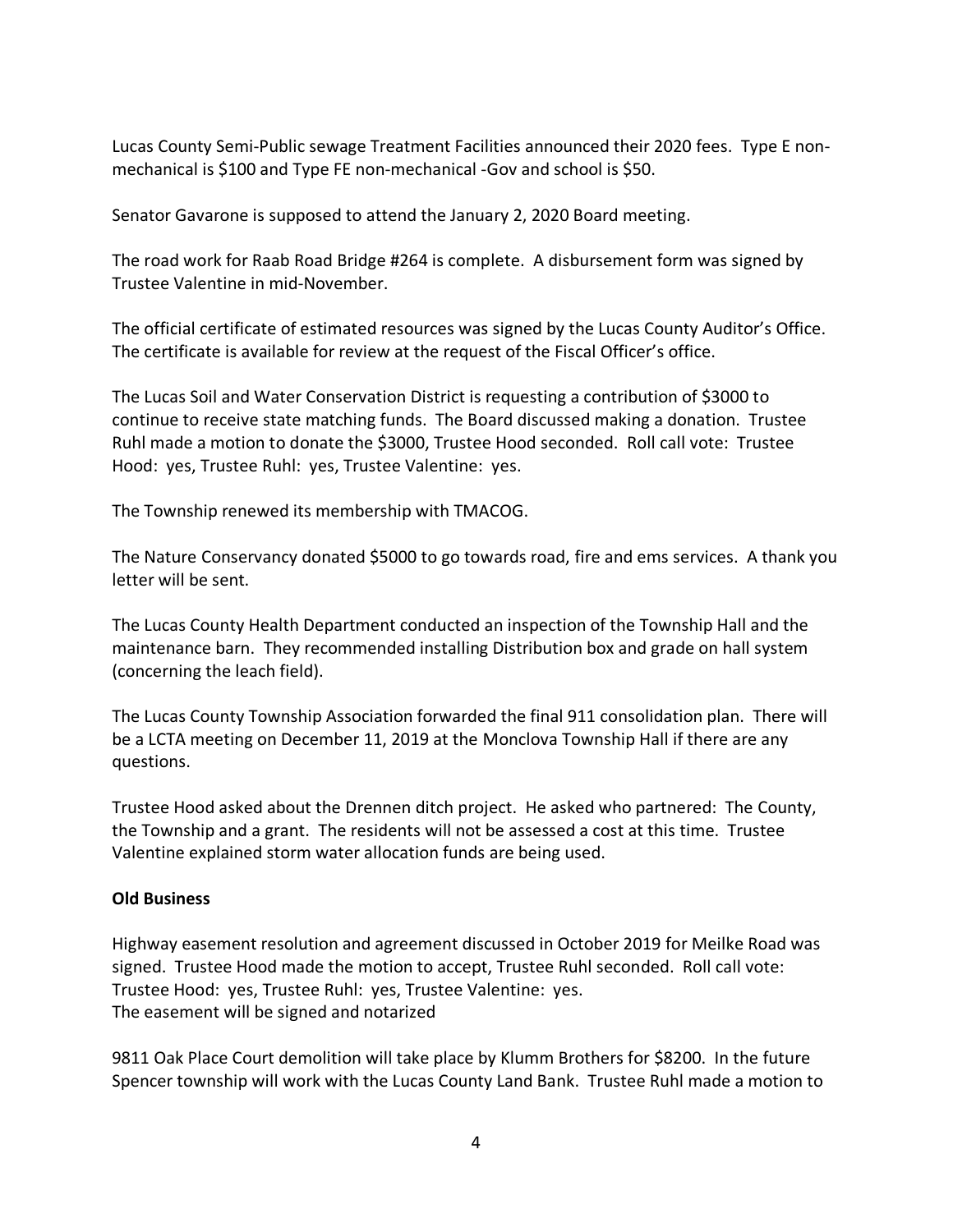approve, Trustee Valentine seconded. Roll call vote: Trustee Hood: abstain, Trustee Ruhl: yes, Trustee Valentine: yes.

Rena Lancaster's position on the BZA is open. 2 letters of interest were read from Mr. Wayne Hoover for the alternate position and Mr. Tony Bettinger as a full member. Trustee Ruhl made a motion to accept Mr. Bettinger as a member his term would expire December 31, 2023, Trustee Hood seconded. Roll call vote: Trustee Hood: yes, Trustee Ruhl: yes, Trustee Valentine: yes.

Trustee Ruhl made a motion to appoint Mr. Hoover, Trustee Hood seconded. Roll call vote: Trustee Hood: yes, Trustee Ruhl: yes, Trustee Valentine: yes.

Pat Baum asked for clarification on the positions of the BZA Board.

#### **New Business**

The appropriations for 2020 were presented last month. There was discussion and Trustee Hood made a motion to approve the 2020 appropriations, Trustee Ruhl seconded. Roll call vote: Trustee Hood: yes, Trustee Ruhl: yes, Trustee Valentine: yes.

Buckeye Broadband franchise agreement with Spencer Township will expire at the end of the year, and state law prohibits extension or renewal of the franchise agreement. A video service agreement resolution needs to be passed by the Township. This agreement expires December 29, 2027. Fiscal Officer McDonald read Resolution 2019-12-05 (video service agreement). Trustee Hood made a motion to pass the resolution, Trustee Ruhl seconded. Roll call vote: Trustee Hood: yes, Trustee Ruhl: yes, Trustee Valentine: yes.

Performance reviews for 2019 will be discussed with the 3 employees of the Township.

Request to attend winter conference in Columbus for Trustees and fiscal officer was approved. Request for road employee Tim Bowes to attend OTA winter conference in Columbus was approved.

Trustee Valentine asked the Board to approve his attendance to the Chamber of Commerce Leadership Conference and cover the \$400 expenses. Trustee Ruhl made the motion to approve, Trustee Hood seconded. Roll call vote: Trustee Hood: yes, Trustee Ruhl: yes, Trustee Valentine: abstain.

Trustee Ruhl made a motion to go into executive session to discussion pending litigation at 8:22pm, Trustee Hood seconded. Roll call vote: Trustee Hood: yes, Trustee Ruhl: yes, Trustee Valentine: yes.

Trustee Hood made a motion to come out of executive session at 9:13pm, Trustee Ruhl seconded. Roll call vote: Trustee Hood: yes, Trustee Ruhl: yes, Trustee Valentine: yes.